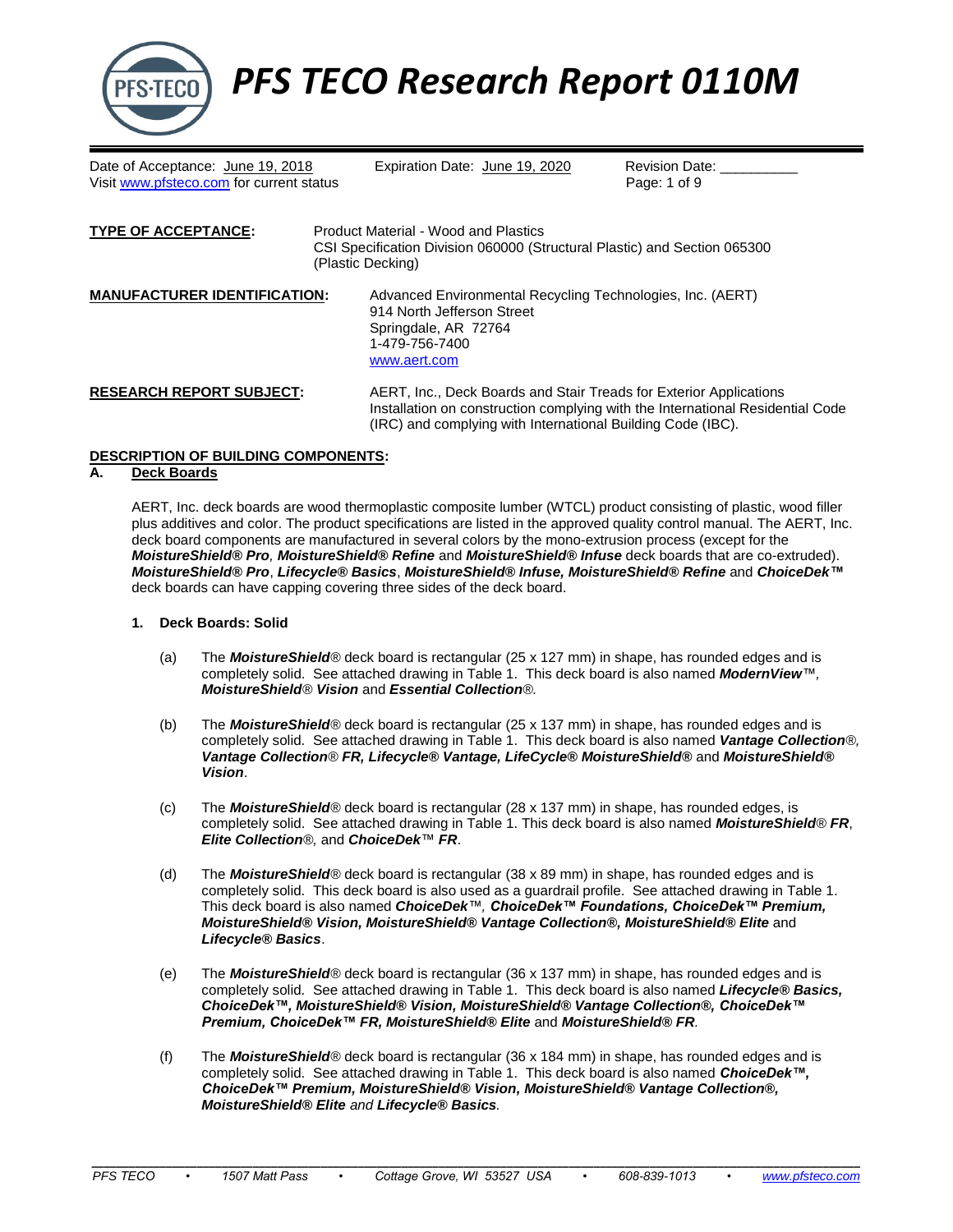- (g) The *MoistureShield®* deck board is rectangular (25 x 137 mm) in shape, has rounded edges, is completely solid and has a proprietary polymer capstock that covers three (3) sides of the deck board. See attached drawing in Table 1. This deck board is also named *ChoiceDek™, MoistureShield® Refine, MoistureShield® Infuse* and *MoistureShield® Pro.*
- (h) The *MoistureShield®* deck board is rectangular (21 x 137 mm) in shape, has rounded edges and is completely solid. See attached drawing in Table 1. This deck board is also named *ModernView™, MoistureShield® Vision, LifeCycle® by MoistureShield®* and *LifeCycle® Elite by MoistureShield®.*

#### *2.* **Deck Boards: Solid with Lobes (Oval and Square)**

- (a) The *MoistureShield®* deck board with three (3) oval lobes on the bottom is rectangular (25 x 127 mm) in shape, has rounded edges and is completely solid. See attached drawing in Table 1. This deck board is also named *MoistureShield® Vision, LifeCycle® Premium, MoistureShield® Basics* and *LifeCycle® Basics.*
- (b) The *ChoiceDek™* deck board with three (3) oval lobes is rectangular (25 x 137 mm) in shape, has rounded edges and is completely solid. See attached drawing in Table 1. This deck board is also named *ChoiceDek™ Foundations,* and *ChoiceDek™ Premium.*
- (c) The *ChoiceDek™* deck board with three (3) oval lobes is rectangular (30 x 137 mm) in shape, has rounded edges and is completely solid. See attached drawing in Table 1.
- (d) The *MoistureShield®* deck board with three (3) square lobes is rectangular (30 x 137 mm) in shape, has rounded edges and is completely solid. See attached drawing in Table 1. This deck board is also named *Lifecycle® Basics.*
- (e) The *MoistureShield®* deck board with three (3) square lobes is rectangular (38 x 140 mm) in shape, has rounded edges and is completely solid. See attached drawing in Table 1. This deck board is also named *Lifecycle® Basics*.
- (f) The *MoistureShield®* deck board with seven (7) oval lobes is rectangular (21 x 137 mm) in shape, has rounded edges and is completely solid. See attached drawing in Table 1. This deck board is also named *ModernView™, MoistureShield® Vision, LifeCycle® by MoistureShield®* and *LifeCycle® Euro by MoistureShield®.*

#### **3. Deck Boards: Solid with Side Grooves**

- (a) The *MoistureShield®* deck board is rectangular (25 x 127 mm) in shape, has rounded edges, is completely solid and has a groove on each side of the board. See attached drawing in Table 1. This deck board is also named *MoistureShield® Vision, ModernView™* and *Essential Collection®*.
- (b) The *MoistureShield®* deck board is rectangular (25 x 137 mm) in shape, has rounded edges, is completely solid and has a groove on each side of the board. See attached drawing in Table 1. This deck board is also named *MoistureShield® Vision*, *Vantage Collection®* and *MoistureShield® Infuse.*
- (c) The *MoistureShield®* deck board is rectangular (25 x 137) in shape, has rounded edges, is completely solid, has a groove on each side of the board and has a proprietary polymer capstock on the top of the board See attached drawing in Table 1. This deck board is also named *MoistureShield Pro®, MoistureShield® Refine* and *ChoiceDek™.*
- (d) The *MoistureShield®* deck board is rectangular (21 x 137 mm) in shape, has rounded edges, is completely solid and has a groove on each side of the board. See attached drawing in Table 1. This deck board is also named *ModernView™, MoistureShield® Vision, LifeCycle® by MoistureShield®* and *LifeCycle® Elite by MoistureShield®.*

## **4. Deck Boards: Solid with Side Grooves and Lobes (Oval and Square)**

(a) The *MoistureShield®* deck board is rectangular (25 x 127 mm) in shape, has rounded edges, is completely solid, has three lobes on the bottom and has a groove on each side of the board. See attached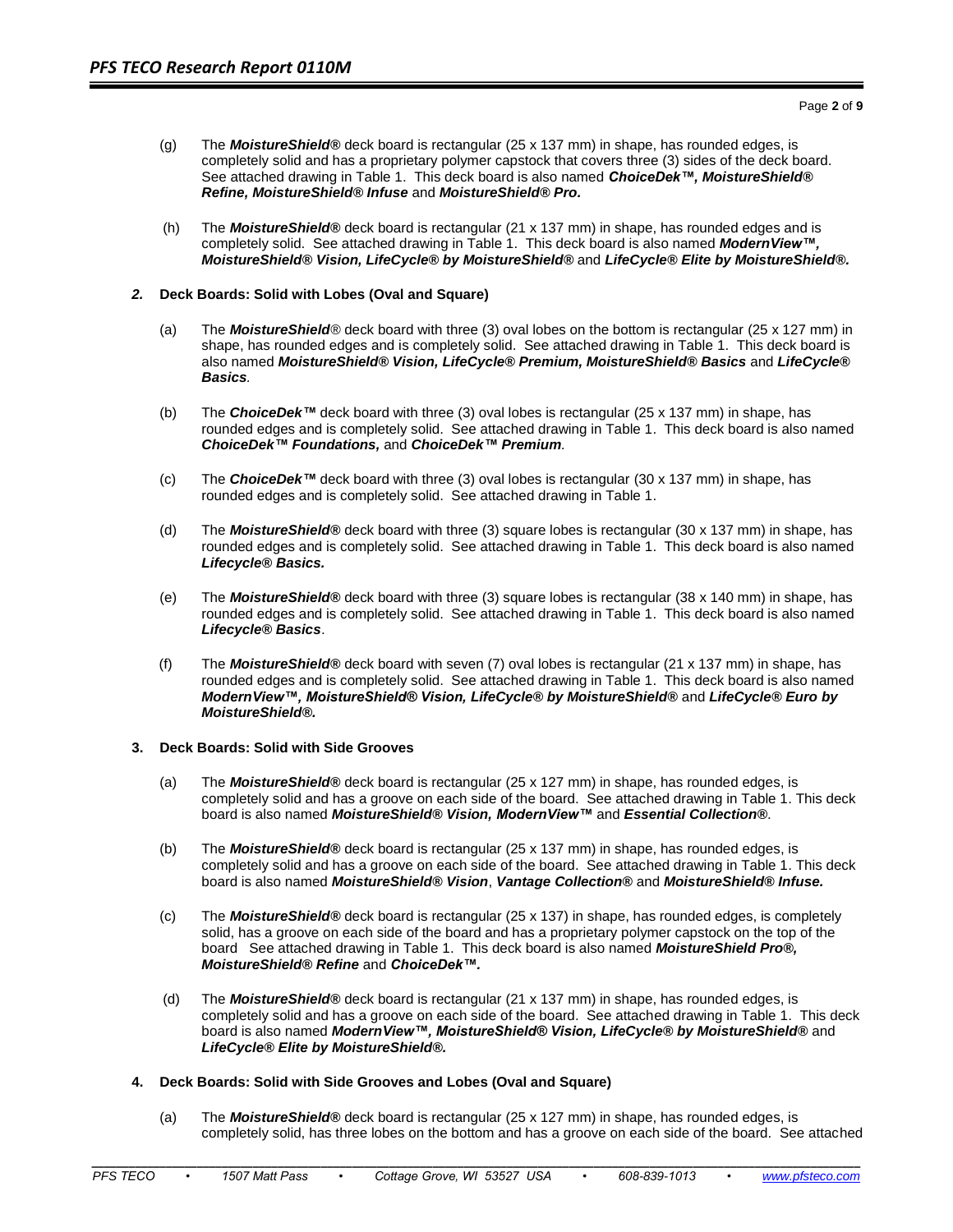drawing in Table 1. This deck board is also named *ModernView™, MoistureShield® Vision* and *Essential Collection®*.

- (b) The *MoistureShield®* deck board is rectangular (25 x 137 mm) in shape, has rounded edges, is completely solid, has three lobes on the bottom and has a groove on each side of the board. See attached drawing in Table 1. This deck board is also named *MoistureShield® Vision*, *ChoiceDek™, ChoiceDek™ Foundations, CD Premium,* and *Lifecycle® Basics*.
- (c) The *MoistureShield®* deck board is rectangular (21 x 137 mm) in shape, has rounded edges, is completely solid, has seven lobes on the bottom and has a groove on each side of the board. See attached drawing in Table 1. This deck board is also named *ModernView™, MoistureShield® Vision, LifeCycle® by MoistureShield®* and *LifeCycle® Euro by MoistureShield®.*
- **5.** AERT, Inc. deck boards must be installed perpendicular to supporting construction at maximum span. Deck boards can be used as stair treads and must be installed perpendicular to the supporting construction. The decking and stair tread must be installed with a minimum gap of 4.8 mm between parallel boards for drainage and decking must be installed with a minimum 3.2 mm space provided at each end of the board. See manufacturer's installation instructions noted item 6 below.
- **6.** For additional decking installation details see manufacturer's published installation instructions as follows: MoistureShield decking dated June 2015, MoistureShield decking clips dated April 2015, ChoiceDek decking dated May 2013 and LifeCycle decking dated June 2011.

## **APPLICABLE CODES:**

- 2015 *International Building Code<sup>®</sup>* (IBC)
- 2012 *International Building Code<sup>®</sup>* (IBC)
- 2009 *International Building Code<sup>®</sup>* (IBC)
- 2006 *International Building Code<sup>®</sup>* (IBC)
- 2015 *International Residential Code<sup>®</sup> (IRC)*
- 2012 *International Residential Code<sup>®</sup> (IRC)*
- 2009 *International Residential Code<sup>®</sup> (IRC)*
- 2006 *International Residential Code<sup>®</sup> (IRC)*

## **APPLICABLE CHARACTERISTICS REVIEWED:**

**B. Deck Board(s) – "**See Section A – 1 thru 4 above for list of all the names and descriptions of the deck boards reviewed.

## **1. Deck Board: Structural Performance**

- (a) The deck boards have been reviewed for uniform load, maximum span and deck board direction when installed on support framing members. See attached Table 1.
- (b) The deck boards have been reviewed for wind uplift resistance and have an uplift load rating when installed as indicated in Table 1 in this report.
- (c) The deck boards used as stair treads meet the code prescribed load requirements including the concentrated load of 1334.5 N when installed in accordance with the manufacturers' installation instructions and Table 1 in this report. Deck boards and stair treads must be installed perpendicular to supporting members.

## **2. Deck Board: Fastening**

(a) Solid Deck Boards, including those with lobes, side grooves and side grooves and lobes must be fastened to the structural supporting members in accordance with the manufacturer's installation instructions and Table 1 in this report. When manufacturer's installation instructions differ from this report, this report governs.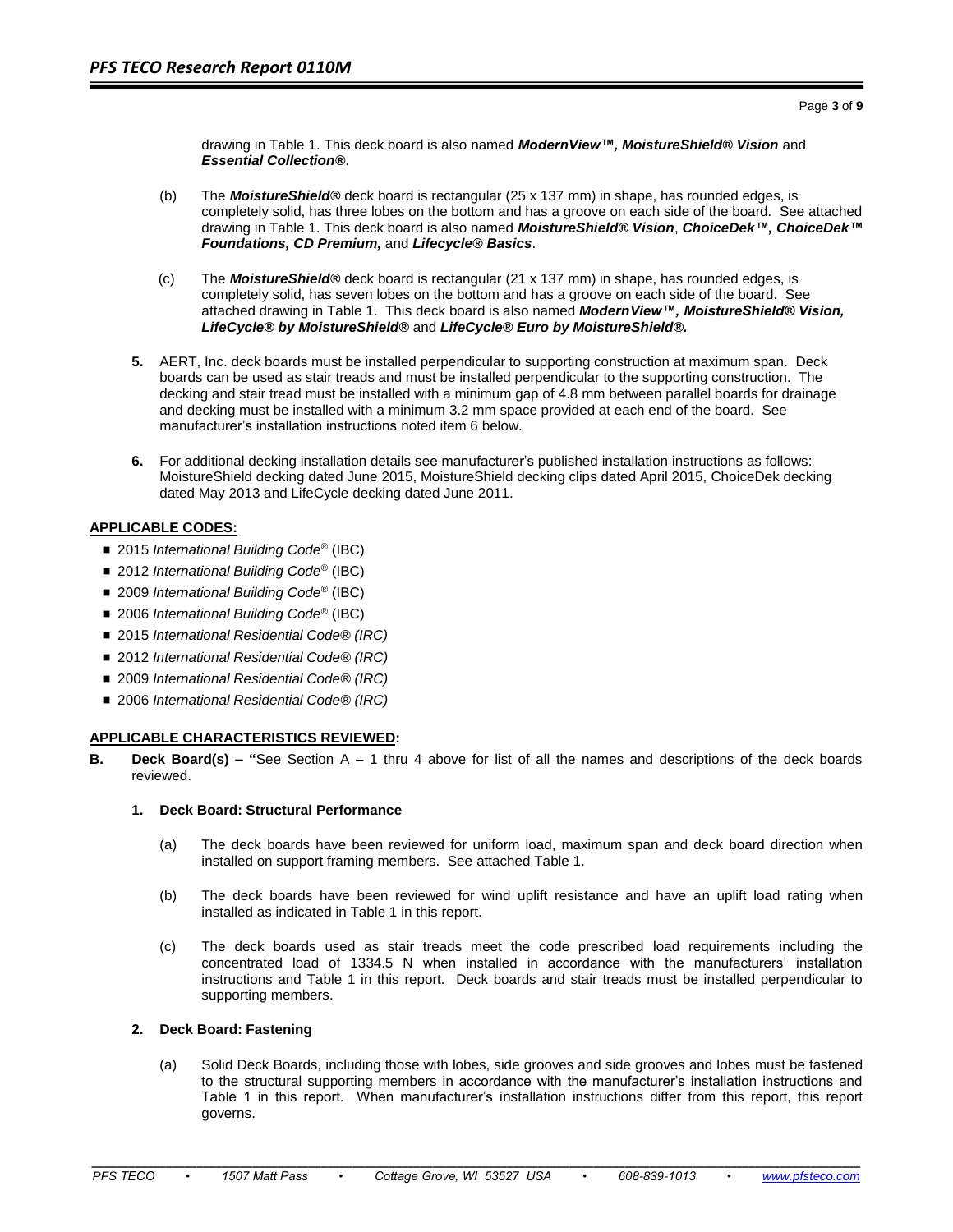- (b) The deck board attachment to structural supporting members is outlined in the manufacturers' installation instructions and Table 1 of this report. When the manufacturer's installation instructions differ from this report, this report governs.
- (c) When deck boards are used as stair treads, they must be installed in accordance with the manufacturer's installation instructions and Table 1 in this report. When the manufacturer's installation instructions differ from this report, this report governs. Review of the structural design for code compliance of supporting members, have not been evaluated and is not a part of this research report.

#### **3. Deck Board Durability: Temperature**

(a) The deck boards have been reviewed for the temperature range of -29 degrees C (-20 degrees F) to 52 degrees C (+125 degrees F).

#### **4. Deck Board Flame Spread Index:**

(a) The flame spread rating for the deck boards, described in this report was less than 200 when tested with ASTM E84 "Standard Test Method for Surface Burning Characteristics of Building Materials."

#### **5. Deck Board Decay Resistance:**

(a) The deck boards reviewed for this report have been deemed comparable to naturally durable wood for resistance to fungal decay.

#### **6. Deck Board Termite Resistance:**

(a) The deck boards reviewed for this report have been deemed comparable to preservative treated wood for resistance to termite attack.

## **7. UV Testing:**

(a) The UV testing was conducted, and an appropriate adjustment factor was applied in accordance with ASTM D 7032-17 "Standard for Establishing Performance Ratings for Wood-Plastic Composite Deck Boards and Guardrail Systems (Guards or Handrails)".

## **APPLICABLE USES:**

The AERT, Inc., deck boards evaluated in this report are limited to exterior applications for balconies, porches, stair treads, walking surfaces and decks.

#### **LIMITATIONS OF ACCEPTANCE:**

The AERT, Inc. deck boards described in this report comply with those codes listed in Applicable Codes section above and are subject to the following conditions:

- **1.** The deck board products must be limited to Type V-B (IBC) and residential construction in accordance with the IRC construction for exterior use as a deck board for balconies, porches, decks and stair treads.
- **2.** Installation of the deck boards must comply with this report, the manufacturer's published installation instructions (see section A-6 above), and the applicable code. When deck board manufacturer's installation instructions differ from this report, this report governs.
- **3.** The fasteners described in this report have been evaluated for the installation of the AERT, Inc. deck boards only. Compatibility of the fasteners to the treated supporting construction has not been evaluated.
- **4.** The AERT, Inc. deck boards indicated in the report must be fastened to the supporting construction as indicated in the manufacturer's installation manual and outlined in this report. When deck board manufacturer's fastening instructions differ from this report, this report governs.
- **5.** When required, the structural deck board layout must be designed by a professional and submitted to the authority having jurisdiction for final acceptance.
- **6.** The AERT, Inc. deck boards have not been evaluated as a member of a fire-resistance-rated assembly.

**\_\_\_\_\_\_\_\_\_\_\_\_\_\_\_\_\_\_\_\_\_\_\_\_\_\_\_\_\_\_\_\_\_\_\_\_\_\_\_\_\_\_\_\_\_\_\_\_\_\_\_\_\_\_\_\_\_\_\_\_\_\_\_\_\_\_\_\_\_\_\_\_\_\_\_\_\_\_\_\_\_\_\_\_\_\_\_\_\_\_\_\_\_\_\_\_\_\_\_\_\_\_\_\_\_\_\_\_\_\_\_\_\_\_\_\_\_\_\_\_\_\_\_\_**

**7.** AERT, Inc., has a Third-Party inspection program provided by PFS Corporation.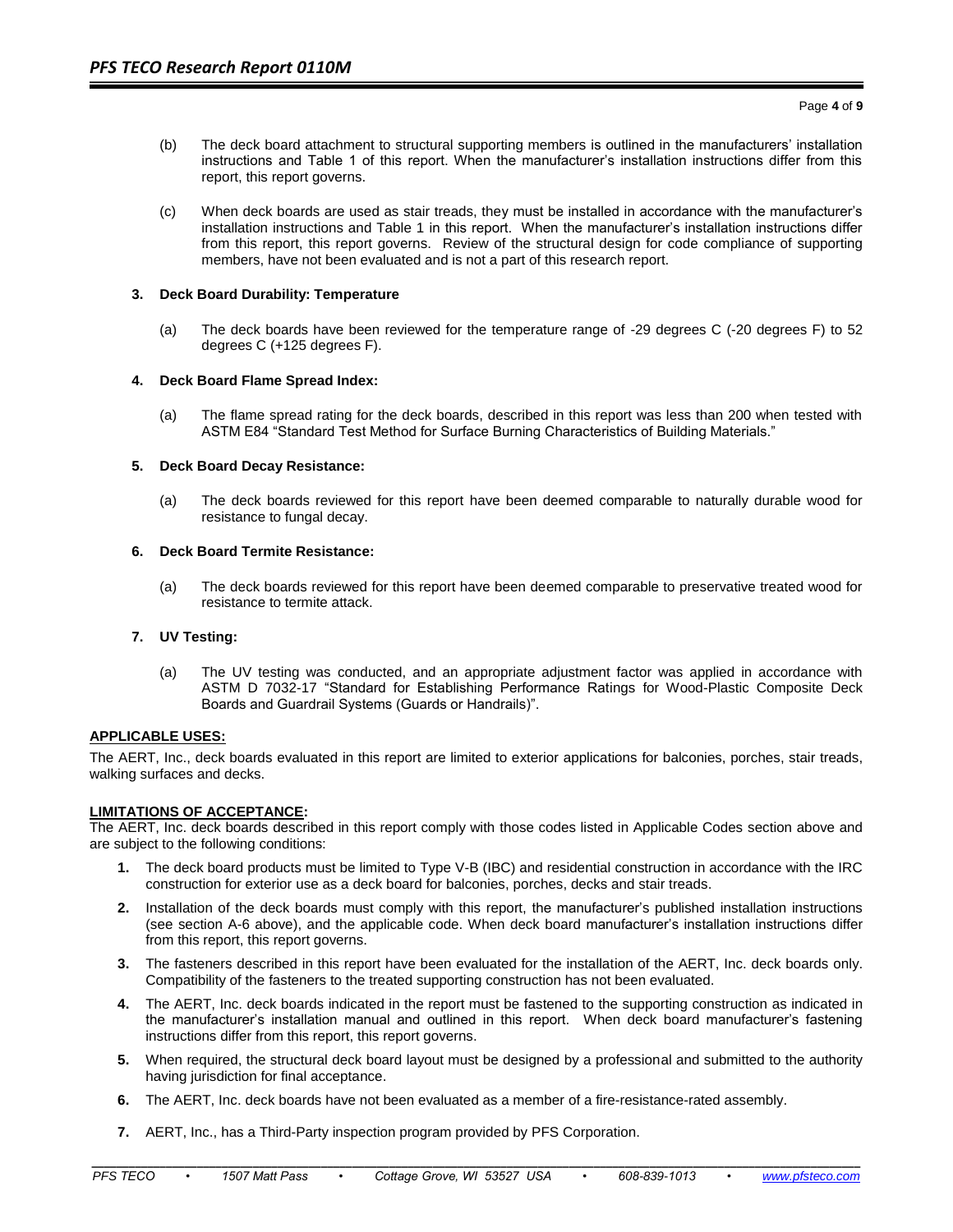## **DOCUMENTATION SUBMITTED:**

Submitted data was provided in accordance with PFS TECO 1601 (Quality control manual, Specifications, Manufacturer's installation instructions, Test data and Descriptive information) and the product has been evaluated in accordance with "Acceptance Criteria for Deck Board Span Ratings and Guardrail Systems (AC174)".

#### **PRODUCT IDENTIFCATION:**

The AERT, Inc., deck boards evaluated in this Research Report must be identified with a label, stamp, or laser imprint on every deck board. The information that is required is as follows: AERT, Inc. product identification, compliance to ASTM D7032 including the maximum deck board span (inches on center spacing of supports) and loading (psf), the Research Report number (RR 0110M), and PFS Certification Mark. Deck boards without this information are not covered under this report.

**\_\_\_\_\_\_\_\_\_\_\_\_\_\_\_\_\_\_\_\_\_\_\_\_\_\_\_\_\_\_\_\_\_\_\_\_\_\_\_\_\_\_\_\_\_\_\_\_\_\_\_\_\_\_\_\_\_\_\_\_\_\_\_\_\_\_\_\_\_\_\_\_\_\_\_\_\_\_\_\_\_\_\_\_\_\_\_\_\_\_\_\_\_\_\_\_\_\_\_\_\_\_\_\_\_\_\_\_\_\_\_\_\_\_\_\_\_\_\_\_\_\_\_\_**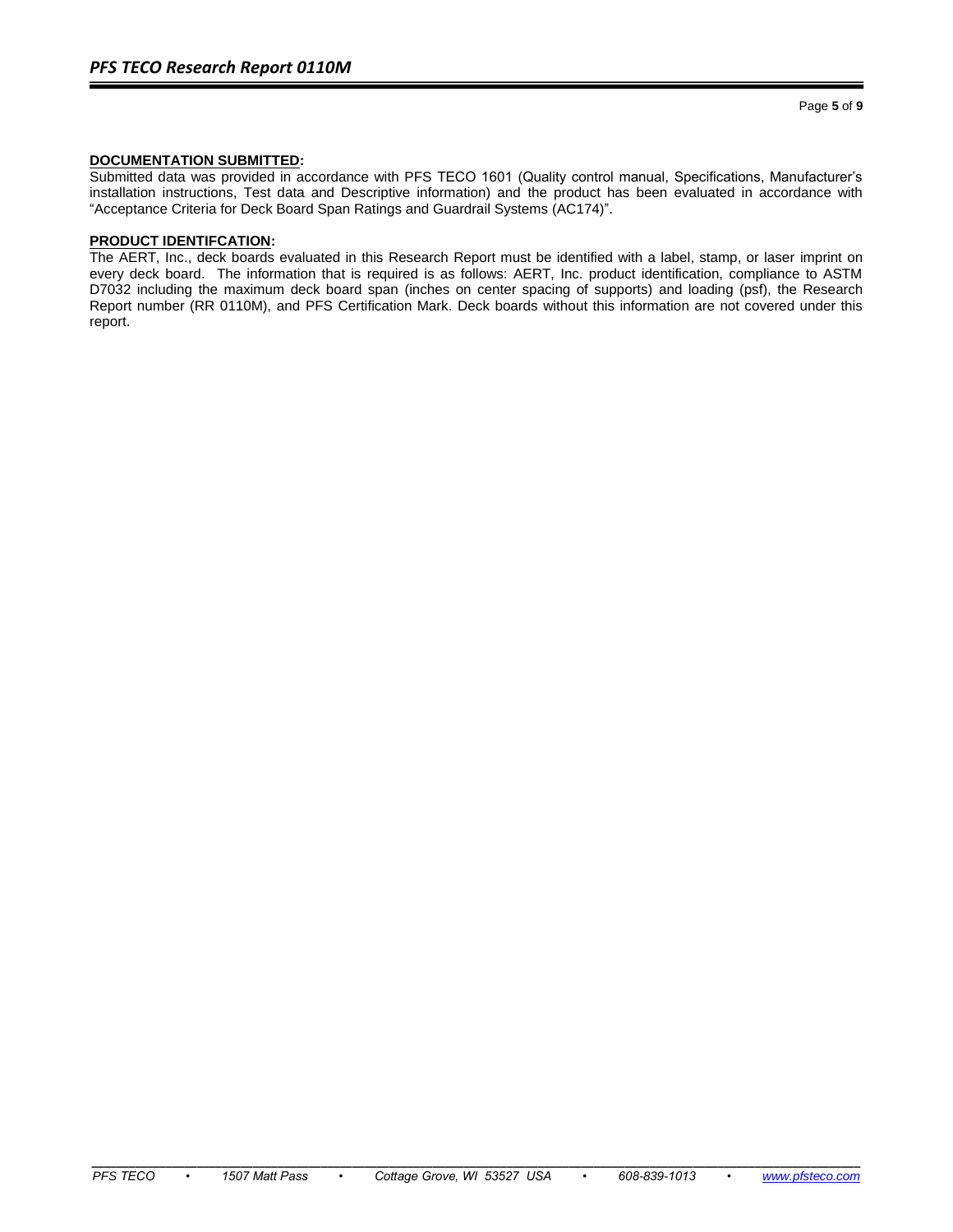Page 6 of 9

| <b>Product</b><br><b>Trade Name</b>                                                                                                                                                                                                                                                                               | <b>Deck Board</b><br><b>Profile</b> | <b>Nominal</b><br><b>Size</b> | <b>Shape</b> | 4.79 | <b>Maximum Span<sup>1</sup> Rating</b><br>(mm)<br>for Allowable Load (KPa)<br>7.18 | 9.58 | <b>Fastening</b><br>Schedule <sup>2</sup><br>and Uplift<br><b>Values</b> | <b>Maximum</b><br><b>Stair Tread</b><br><b>Span</b><br>(mm) |
|-------------------------------------------------------------------------------------------------------------------------------------------------------------------------------------------------------------------------------------------------------------------------------------------------------------------|-------------------------------------|-------------------------------|--------------|------|------------------------------------------------------------------------------------|------|--------------------------------------------------------------------------|-------------------------------------------------------------|
| A.1. Deck Boards: Solid                                                                                                                                                                                                                                                                                           |                                     |                               |              |      |                                                                                    |      |                                                                          |                                                             |
| MoistureShield <sup>®</sup> ,<br>ModernView <sup>™</sup> .<br>MoistureShield® Vision,<br>Essential Collection®                                                                                                                                                                                                    | 127.0<br>25.4                       | 25x127                        | Solid        | 400  | 300                                                                                | 250  | 507 N per<br>#7x57mm<br>SS Deck<br>Screw                                 | 230                                                         |
| MoistureShield <sup>®</sup> , Vantage<br>Collection <sup>®</sup> , Vantage<br>Collection <sup>®</sup> FR, Lifecycle <sup>®</sup><br>Vantage, LifeCycle®<br>MoistureShield <sup>®</sup><br>MoistureShield <sup>®</sup> Vision                                                                                      | 25.4                                | 25x137                        | Solid        | 400  | 300                                                                                | 250  | 507 N per<br>#7x57mm<br><b>SS Deck</b><br>Screw                          | 230                                                         |
| MoistureShield <sup>®</sup> ,<br>MoistureShield® FR, Elite<br>Collection <sup>®</sup> , ChoiceDek <sup>™</sup> FR                                                                                                                                                                                                 | $-137.2$<br>27.9                    | 28x137                        | Solid        | 450  | 400                                                                                | 300  | 507 N per<br>#7x57mm<br>SS Deck<br>Screw                                 | 300                                                         |
| MoistureShield <sup>®</sup> ,<br>ChoiceDek <sup>™</sup> , ChoiceDek <sup>™</sup><br>Foundations, ChoiceDek <sup>™</sup><br>Premium, MoistureShield®<br>Vision, MoistureShield®<br>Vantage Collection <sup>®</sup> ,<br>MoistureShield <sup>®</sup> Elite,<br>Lifecycle <sup>®</sup> Basics                        | 88 Q<br>S8.1                        | 38x89                         | Solid        | 500  | 450                                                                                | 400  | 507 N per<br>#7x57mm<br><b>SS Deck</b><br>Screw                          | 350                                                         |
| MoistureShield <sup>®</sup> , Lifecycle <sup>®</sup><br>Basics, ChoiceDek <sup>™</sup> ,<br>MoistureShield <sup>®</sup> Vision,<br>MoistureShield® Vantage<br>Collection <sup>®</sup> , ChoiceDek <sup>™</sup><br>Premium, ChoiceDek <sup>™</sup> FR,<br>MoistureShield® Elite,<br>MoistureShield <sup>®</sup> FR | 137.2<br>35.6                       | 36x137                        | Solid        | 600  | 450                                                                                | 400  | 507 N per<br>#7x57mm<br>SS Deck<br>Screw                                 | 400                                                         |

**Table 1: Span Table and Fastening Schedule for Deck Boards**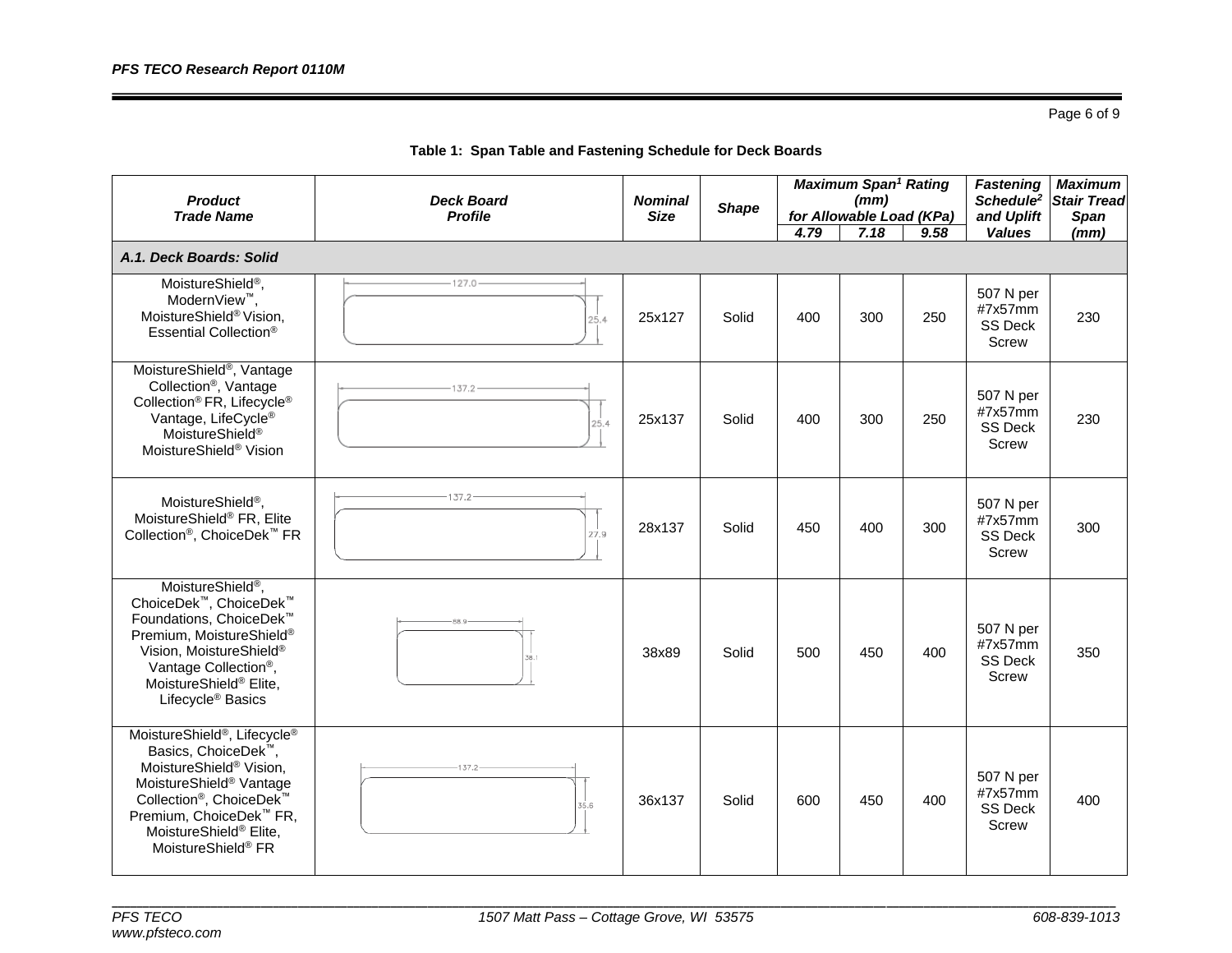Page 7 of 9

| <b>Table 1 Continued</b>                                                                                                                                                                                                   |                  |        |                |     |     |     |                                                 |     |
|----------------------------------------------------------------------------------------------------------------------------------------------------------------------------------------------------------------------------|------------------|--------|----------------|-----|-----|-----|-------------------------------------------------|-----|
| MoistureShield <sup>®</sup> ,<br>ChoiceDek™, ChoiceDek™<br>Premium, MoistureShield®<br>Vision, MoistureShield®<br>Vantage Collection <sup>®</sup> ,<br>MoistureShield <sup>®</sup> Elite,<br>Lifecycle <sup>®</sup> Basics | 184.2<br>35.6    | 36x184 | Solid          | 600 | 450 | 400 | 507 N per<br>#7x57mm<br><b>SS Deck</b><br>Screw | 450 |
| MoistureShield <sup>®</sup> ,<br>ChoiceDek™, MoistureShield®<br>Refine, MoistureShield®<br>Infuse, MoistureShield® Pro                                                                                                     | 137.2<br>25.4    | 25x137 | Solid          | 400 | 300 | 250 | 507 N per<br>#7x57mm<br>SS Deck<br>Screw        | 230 |
| MoistureShield <sup>®</sup> ,<br>ModernView <sup>™</sup> ,<br>MoistureShield® Vision,<br>LifeCycle <sup>®</sup> by<br>MoistureShield <sup>®</sup> , LifeCycle <sup>®</sup><br>Elite by MoistureShield®                     | $-137.2$<br>21.0 | 21x137 | Solid          | 400 | 300 | 250 | 507 N per<br>#7x57mm<br><b>SS Deck</b><br>Screw | 200 |
| A.2. Deck Boards: Solid with Lobes (Oval and Square)                                                                                                                                                                       |                  |        |                |     |     |     |                                                 |     |
| MoistureShield <sup>®</sup> ,<br>MoistureShield <sup>®</sup> Vision,<br>LifeCycle <sup>®</sup> Premium,<br>MoistureShield® Basics,<br>LifeCycle <sup>®</sup> Basics                                                        | 127.0<br>25.4    | 25x127 | Oval<br>Fluted | 400 | 300 | 250 | 507 N per<br>#7x57mm<br><b>SS Deck</b><br>Screw | 230 |
| ChoiceDek <sup>™</sup> , ChoiceDek <sup>™</sup><br>Foundations, ChoiceDek <sup>™</sup><br>Premium                                                                                                                          | 137.2<br>25.4    | 25x137 | Oval<br>Fluted | 400 | 300 | 250 | 507 N per<br>#7x57mm<br><b>SS Deck</b><br>Screw | 230 |
| ChoiceDek <sup>®</sup>                                                                                                                                                                                                     | 137.2<br>29.8    | 30x137 | Oval<br>Fluted | 450 | 400 | 300 | 507 N per<br>#7x57mm<br><b>SS Deck</b><br>Screw | 300 |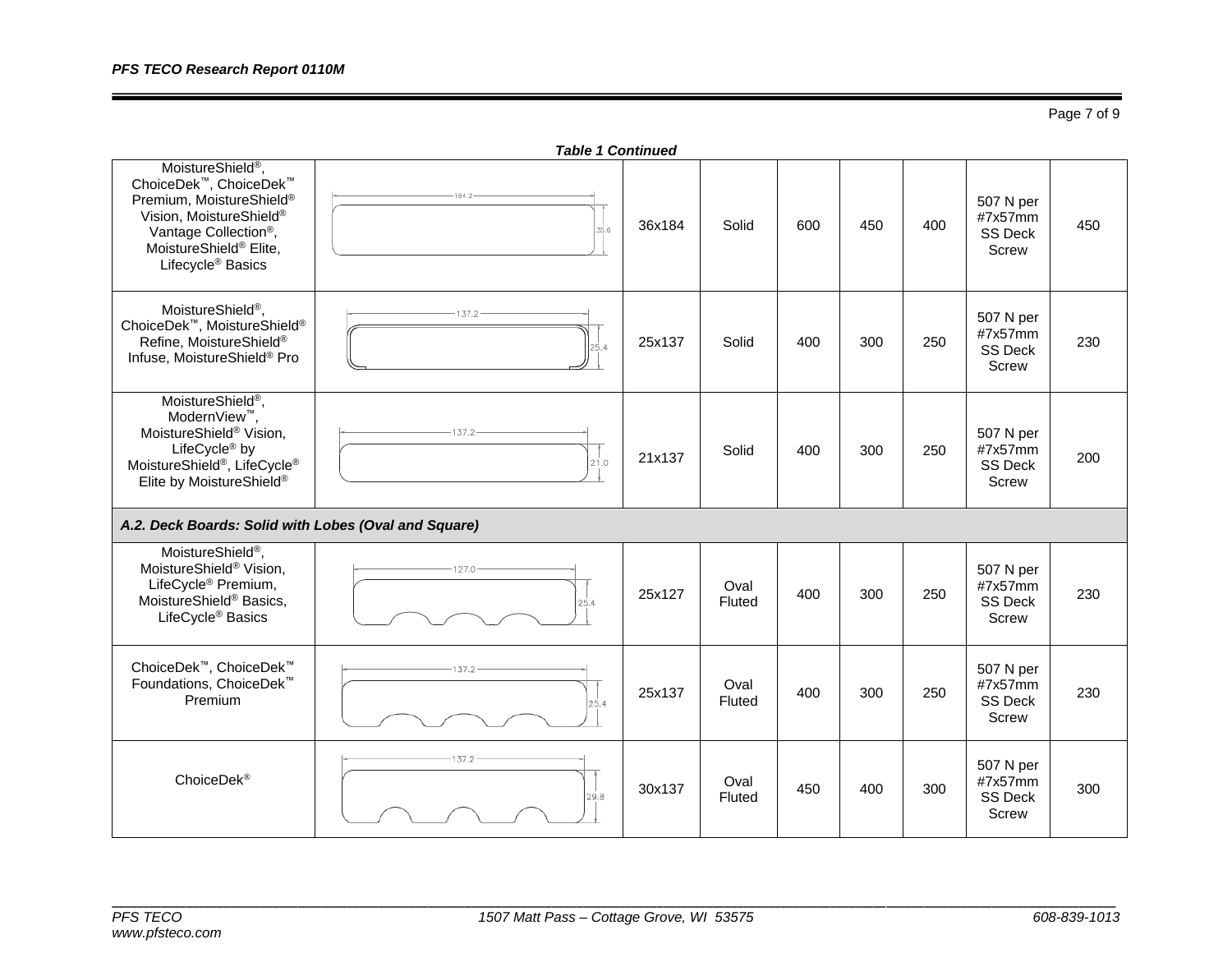*Table 1 Continued*  $137.2 -$ 507 N per MoistureShield®, Lifecycle® Square  $450$  400 300 #7x57mm Basics 30x137 Square 300 SS Deck Screw 39. 507 N per MoistureShield®, Lifecycle® #7x57mm  $\begin{array}{|c|c|c|c|c|}\n \hline \text{Basis} & \text{Square} & \text{Square} \\
\hline \end{array}$ Square  $\begin{array}{|c|c|c|c|}\n\hline\n\text{Fluted} & 500 & 450 & 400\n\end{array}$ 400 SS Deck Screw MoistureShield®, ModernView™, 137.2 507 N per MoistureShield® Vision,  $21x137$  Oval #7x57mm LifeCycle® by  $\frac{C}{250}$  350 300 250 200 21.0 SS Deck MoistureShield ®, LifeCycle® Screw Euro by MoistureShield® *A.3. Deck Boards: Solid with Side Grooves* MoistureShield®,  $-127.0$ 4.79 KPa ModernView™, with MoistureShield® Vision, Essential Collection<sup>®</sup>  $\frac{1}{100}$   $\frac{1}{5.3^{3}}$   $\frac{1}{5.3^{3}}$   $\frac{1}{25 \times 127}$  Grooved 400 300 250 hidden 230 fastening system  $-9.5-$ MoistureShield®, 4.79 KPa 137.0 MoistureShield® Vision, with  $\overline{1}$ Vantage Collection®, 25x137 Grooved 400 300 250 hidden 230  $25.$  $5.3^{\frac{1}{3}}$ MoistureShield® Infuse fastening  $10.0$ system MoistureShield®, MoistureShield Pro®,  $1372$ 4.79 KPa MoistureShield® Refine, with ChoiceDek™ 25x137 Grooved 400 300 250 hidden 230 $5.3$ fastening  $10.0$ system

# **\_\_\_\_\_\_\_\_\_\_\_\_\_\_\_\_\_\_\_\_\_\_\_\_\_\_\_\_\_\_\_\_\_\_\_\_\_\_\_\_\_\_\_\_\_\_\_\_\_\_\_\_\_\_\_\_\_\_\_\_\_\_\_\_\_\_\_\_\_\_\_\_\_\_\_\_\_\_\_\_\_\_\_\_\_\_\_\_\_\_\_\_\_\_\_\_\_\_\_\_\_\_\_\_\_\_\_\_\_\_\_\_\_\_\_\_\_\_\_\_\_\_\_\_\_\_\_\_\_\_\_\_\_\_\_\_\_\_\_\_\_\_\_\_\_\_\_\_\_\_\_\_\_\_\_\_\_\_\_\_\_\_**

*www.pfsteco.com*

Page 8 of 9